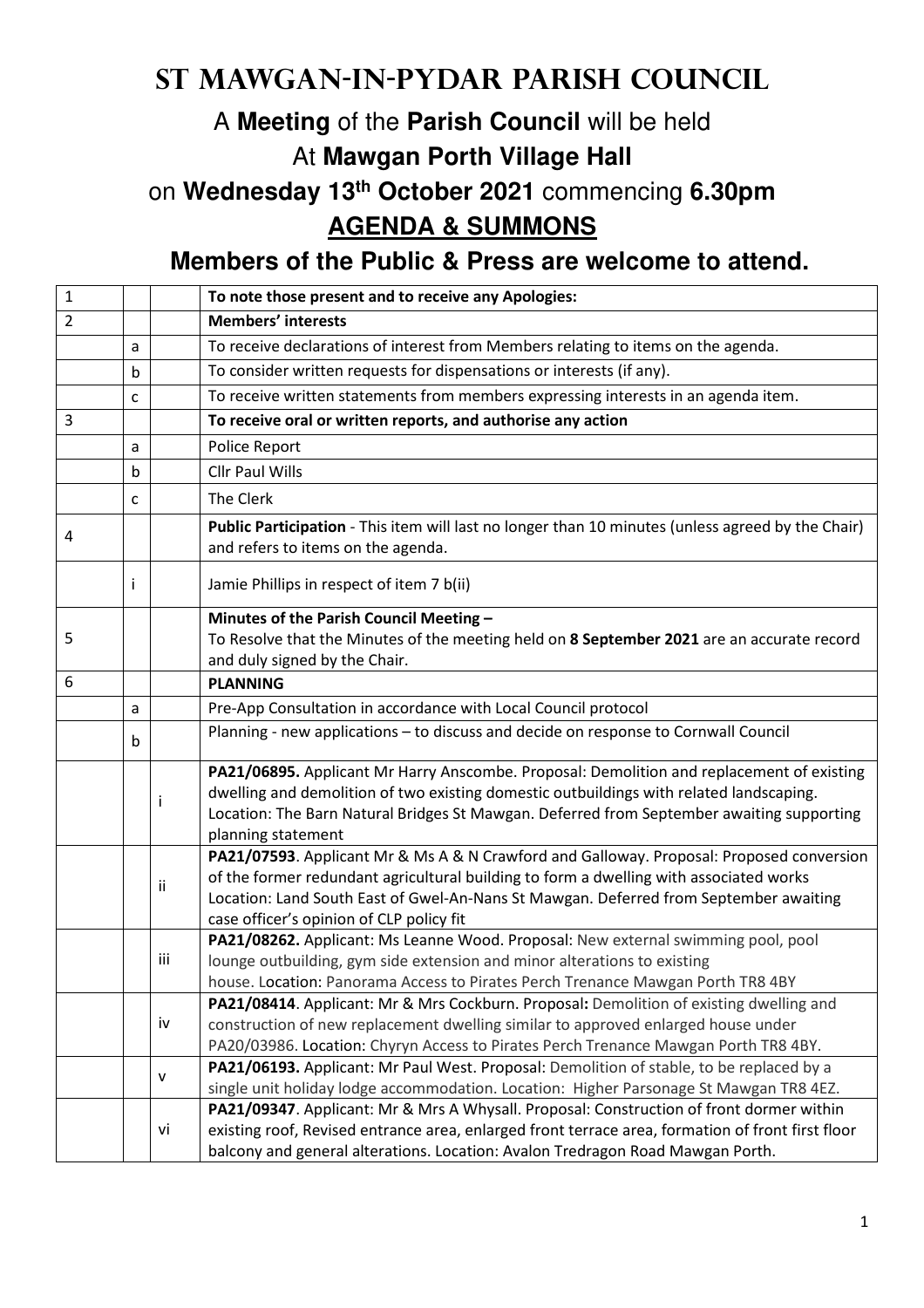|  |   |      | PA21/09190. Applicant Mr & Mrs Andrew Tinker. Proposal: 2-storey extension to east               |
|--|---|------|--------------------------------------------------------------------------------------------------|
|  |   | vii  | elevation provision of solar panels and infill below balcony. Location: 5 Sandy Court Mawgan     |
|  |   |      | Porth Hill Mawgan Porth.                                                                         |
|  |   |      | PA21/06684. Applicant Mr Edward Stein. Proposal Demolition of outside toilet, shed and toilet    |
|  |   |      | extension. Installation of sash windows in existing stair well opening. Landscape alterations.   |
|  |   | viii | Formulate new parking area beside Annex. Excavate and form level one terrace as patio.           |
|  |   |      | Excavate and level area two terrace as lawn. Build stone retaining walls and access steps to all |
|  |   |      | levels. Extend stone hedge to privatise back garden. Location St Johns St Mawgan.                |
|  |   |      | PA21/09308. Applicant Mr and Mrs B and S James. Proposal: Demolition of existing                 |
|  |   | ix   | conservatory and construction of garden room together with associated works including            |
|  |   |      | balcony along the south west elevation. Location: Fourburrows Trenance Mawgan Porth.             |
|  |   |      | PA21/08188. Applicant Diocese of Plymouth. Proposal: Listed Building consent for the Change      |
|  |   |      | of use of two ancillary buildings to retreat accommodation in Carpenter's Shop and the Old       |
|  |   | X    | Brewhouse, for the specific use of the religious order. Location: Lanherne Carmelite Convent     |
|  |   |      | Access to St Josephs St Mawgan TR8 4ER.                                                          |
|  |   |      |                                                                                                  |
|  |   |      | PA21/09187. Applicant Mr M Etherington. Proposal: Application for Outline Planning               |
|  |   | xi   | Permission with all matters reserved for the construction of proposed new dwelling Location      |
|  |   |      | The Lodge Road from Five Lanes To Trevenna Cross Trevenna Cross St Mawgan. Extension of          |
|  |   |      | time granted. Defer to November meeting.                                                         |
|  | C |      | To consider planning applications received before meeting                                        |
|  | d |      | To note Advice and Decisions by Cornwall Council:                                                |
|  |   |      | PA21/03826 Failed to determine. Applicant: Chris and Fiona Heritage. Proposal: Demolition of     |
|  |   |      | dwelling and construction of a replacement dwelling with variation of condition 2 (approved      |
|  |   | ı    | plans) of decision APP/D0840/W/19/3224149 (PA18/04468) - resiting of dwelling, raising of        |
|  |   |      | the roofline and alter internal and external stairways. Location: Beach View Trenance Mawgan     |
|  |   |      | Porth.                                                                                           |
|  |   |      | PA21/08146 Decided not to make a TPO (TCA apps) Applicant: Dr Jonathan Cooper. Proposal:         |
|  |   | ii   | Works to trees in a conservation area namely felling of 3 mature ashes suffering from Ash        |
|  |   |      | Dieback. Location: Pavilion Mawgan-In-Pydar Playing Field St Mawgan.                             |
|  |   |      | PA21/06727 Approved. Applicant: Mr and Mrs Culley. Proposal: Removal of existing extension       |
|  |   | iii  | and erection of new single storey front extension. Location: Lilac Cottage Higher Tolcarne St    |
|  |   |      | Columb.                                                                                          |
|  |   |      | PA21/07726 Approved. Applicant: Sandra Harding. Proposal: Single storey extension at lower       |
|  |   | iv   | ground floor level with terrace at upper ground floor level to side of the property. Location:   |
|  |   |      | Parc Wain 9 Pen Y Morfa Close Carloggas St Mawgan                                                |
|  |   |      | PA21/07782 Approved. Applicant: Mrs Drinkwater. Proposal: Proposed extensions and                |
|  |   | v    | alterations to existing dwelling. Location: Woodland View Higher Tolcarne St Columb.             |
|  |   |      | PA21/02473/PREAPP Closed - advice given. Applicant: St Mawgan-in-Pydar Parish Council            |
|  |   |      | Proposal: Exception Notice for works to trees namely - Elm tree on the bank of the stream by     |
|  |   | vi   | the playground is leaning precariously into telegraph wires. Two weak ash trees are leaning      |
|  |   |      | precariously into the playground (G4 group). Also, there is one dead chestnut tree (T21)         |
|  |   |      | located in front of the cricket pavilion. Location: St Mawgan TR8 4ER.                           |
|  |   |      | PA21/04798 APPROVED Applicant: Mr J Bishop. Proposal: Demolition of existing dwelling and        |
|  |   | vii  | erection of 2 detached dwellings. Location: Boscreez Gwel An Mor Trenance Mawgan Porth           |
|  |   |      | <b>TR8 4DW.</b>                                                                                  |
|  |   |      | PA21/08204 APPROVED Applicant: Mr Mike Moreland. Proposal: Proposed ground floor                 |
|  |   | viii | extension to rear and new storage to side. Location: 3 Sandy Beach Mawgan Porth Hill             |
|  |   |      | Mawgan Porth TR8 4BJ.                                                                            |
|  |   |      | PA21/05294 APPROVED Applicant: Dr Michael Penney. Proposal: Demolition of an existing sun        |
|  |   | ix   | lounge and erection of a new sun lounge with associated terrace and external access stair.       |
|  |   |      | Location: Trelawns Tredragon Road Mawgan Porth TR8 4DQ.                                          |
|  |   |      |                                                                                                  |
|  |   | X    | PA21/06124 APPROVED Applicant: Mr Adam Knight. Proposal: Minor amendments to                     |
|  |   |      | previously approved application PA19/11218 for a replacement dwelling. Width of building         |